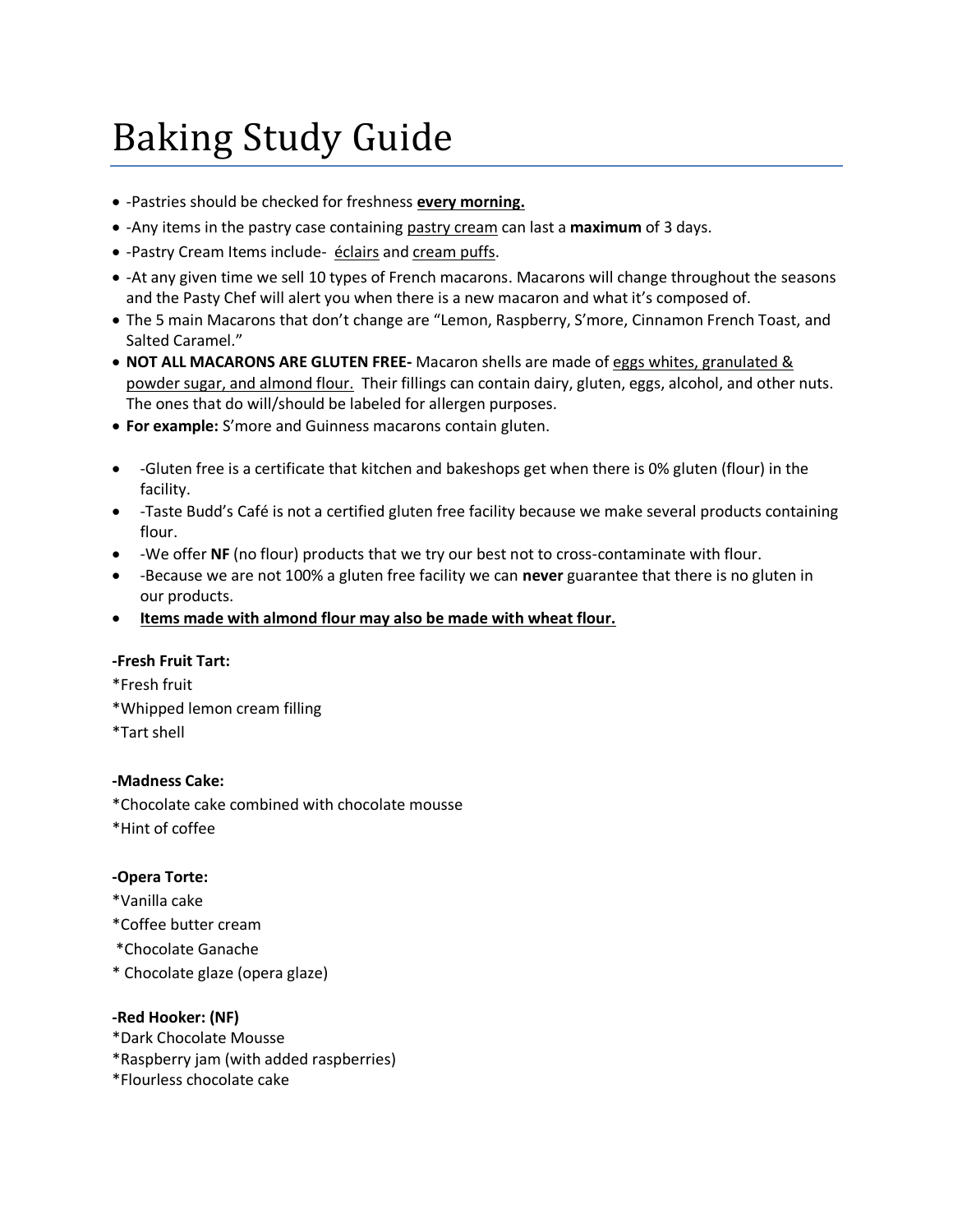# **-Rhinebecker:**

\*Coffee Mousse \*Brownie bits \*Coffee soaked chocolate cake (biscuit)

**-Berry Cheese Cake: (NF)** \*Cheese Cake \*Mixed berry compote \*Flourless Chocolate cake

# **-Tiramisu:**

\*Mascarpone filling \*Coffee Soaked lady fingers

# **-Apple Pie:**

\*We use vegetable fat and water in the crust \*Is egg washed

# **-Mint Brownie Trifle:**

\*White chocolate mint mousse- green food color \*Brownie bits

# -**Mousse cake:**

\*Dark chocolate mousse \*Devil Food Cake

# **-Vegan Banana Bread: (V) (Nuts)**

\*Fresh Bananas \*Walnuts \*Egg replacer- Containing tapioca starch

# **-Triple Chipper**

\*Milk Chocolate chips \*Bitter-Sweet chocolate chips \*Semi-Sweet Chocolate chips

# -**Blackout Bar:**

-Made with 77% chocolate -Semi-sweet chocolate chips

**- Vegan nut bars: (V) (Nuts)** (Contains **white sugar** that some select vegans might not process. White sugar is granulated through charcoal, which may include bone fragments. )

\*Almond Flour/sliced almonds

\*Canola oil

\*Apple sauce

\*Maple Syrup

\*Dairy free Chocolate chips

\*Egg replacer- containing tapioca starch